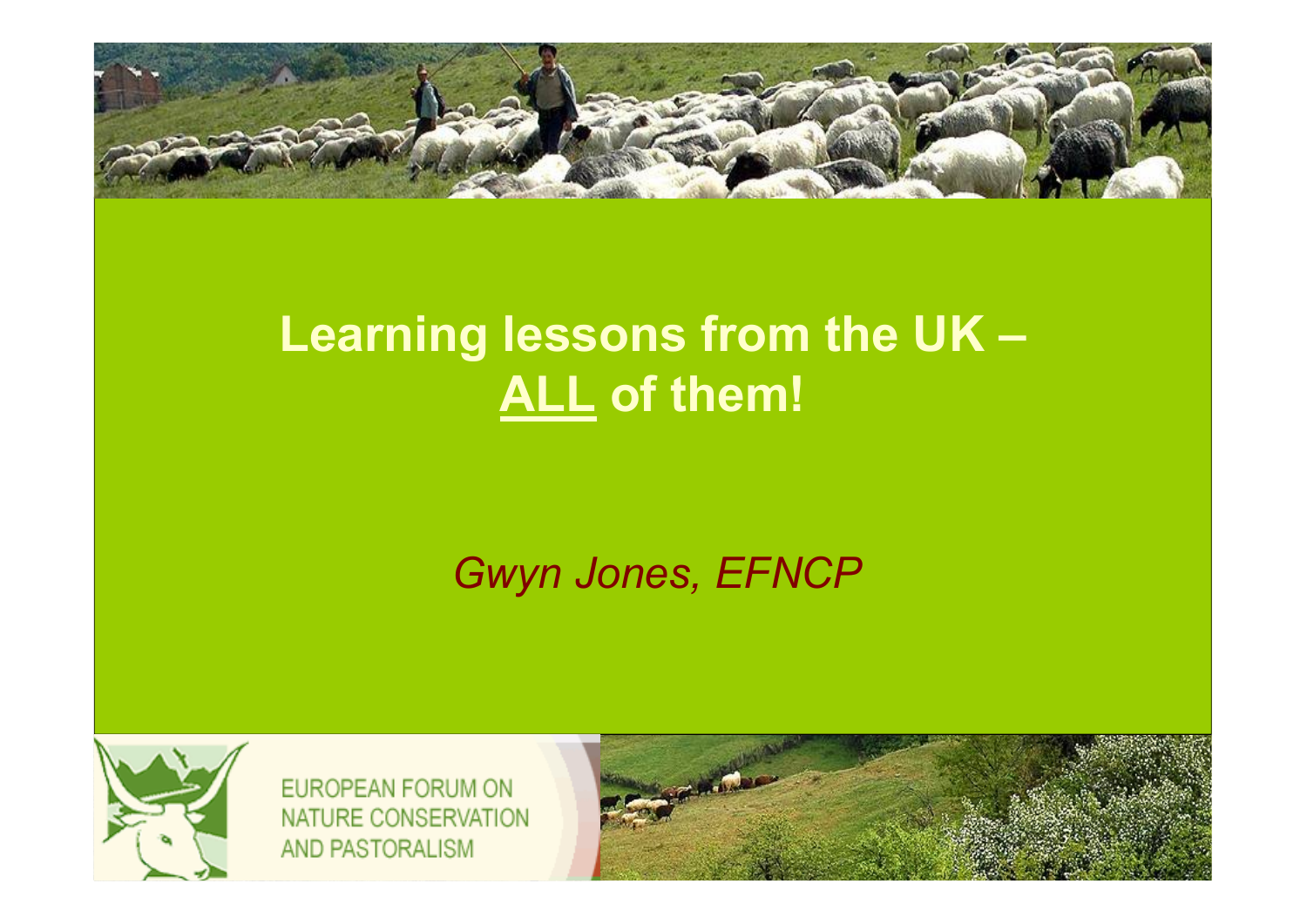# **Commonage land in Great Britain**

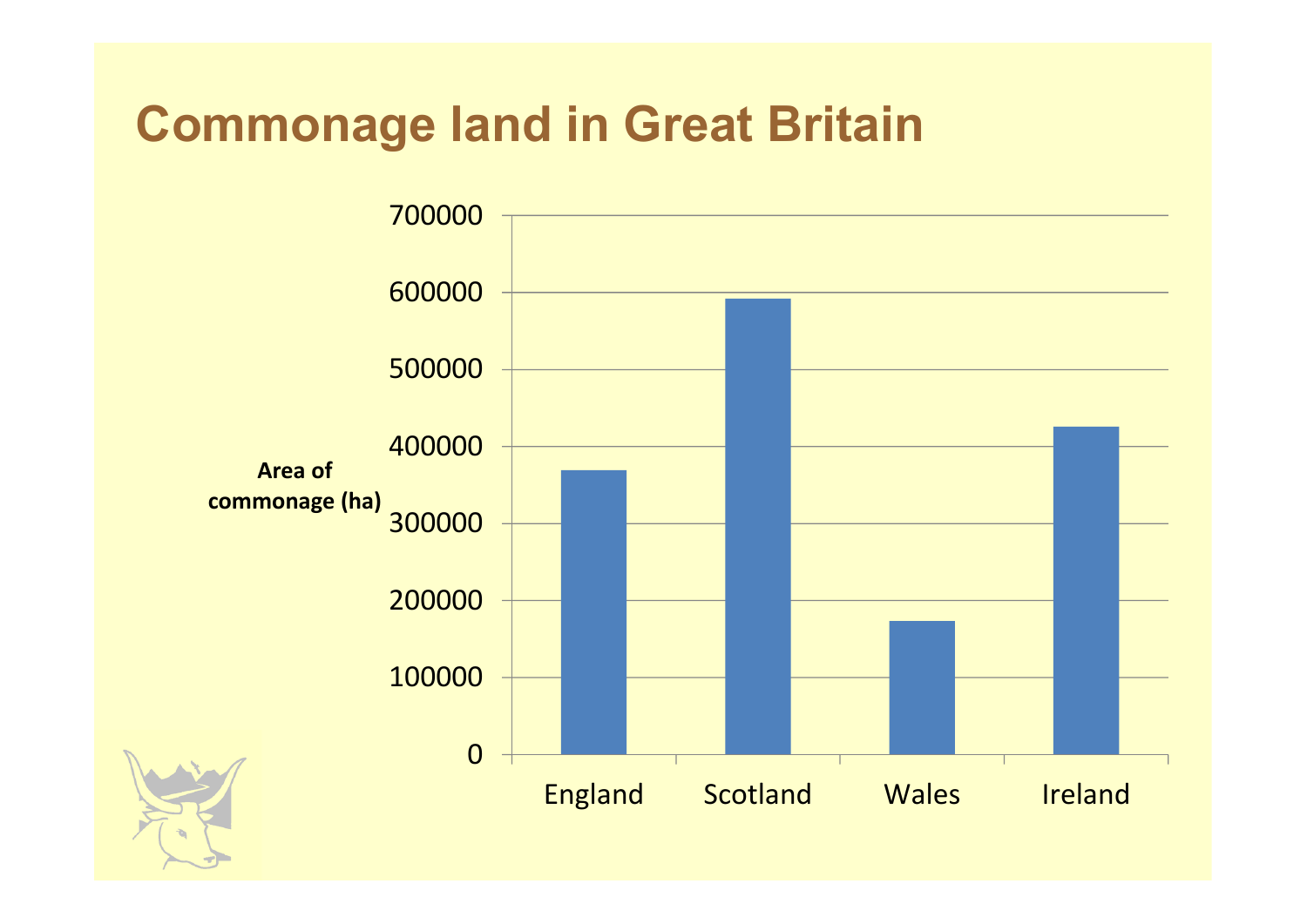### **Commonage land in Great Britain**

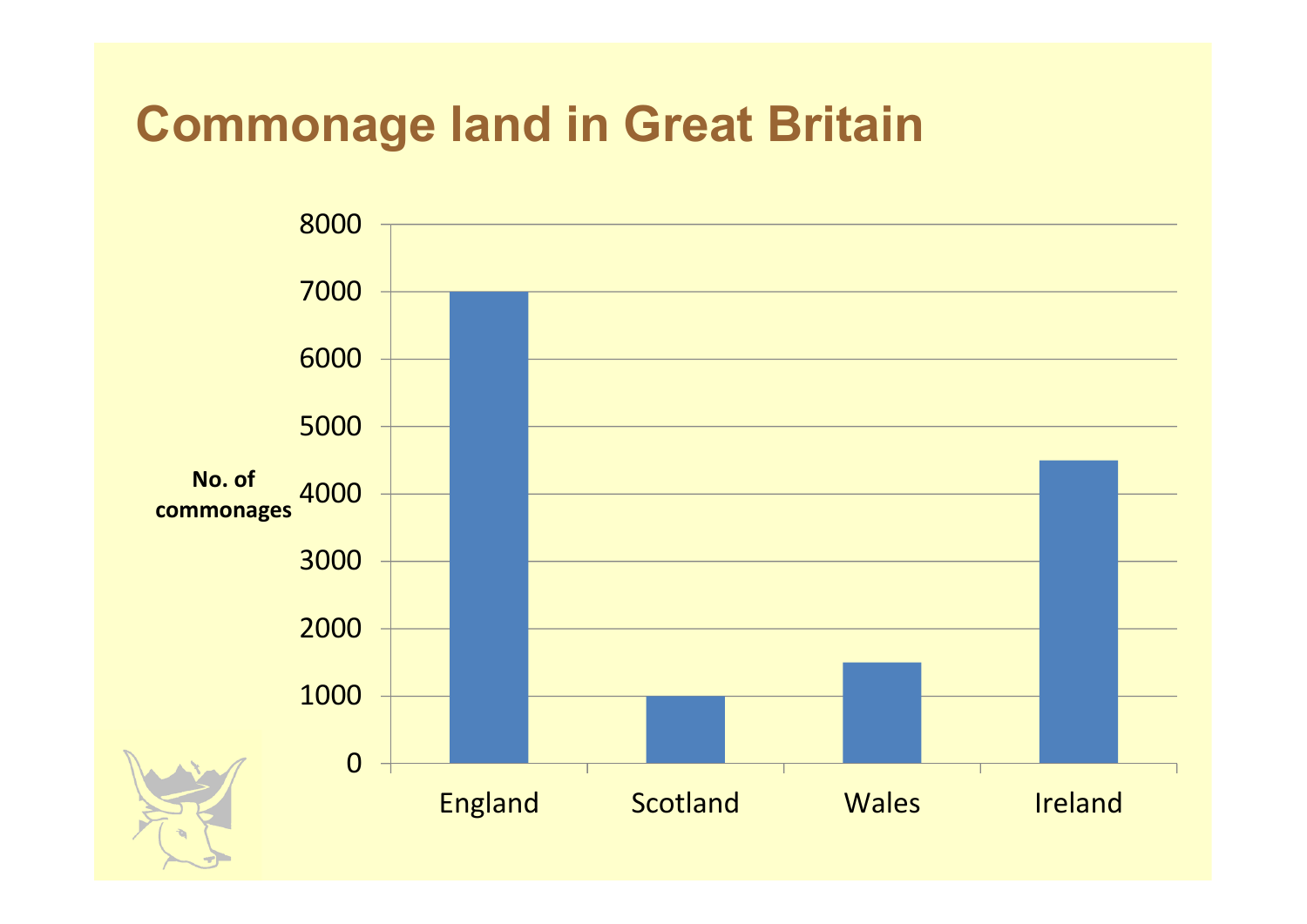## **Commonage land in Great Britain**

- • Scotland – only in NW uplands. Limited number of large units
- England very similar<br>the lighted PLIT to Ireland BUT lowland commons mostly not used and upland commons have few shareholders
- Wales mostly uplands – best model for Ireland???

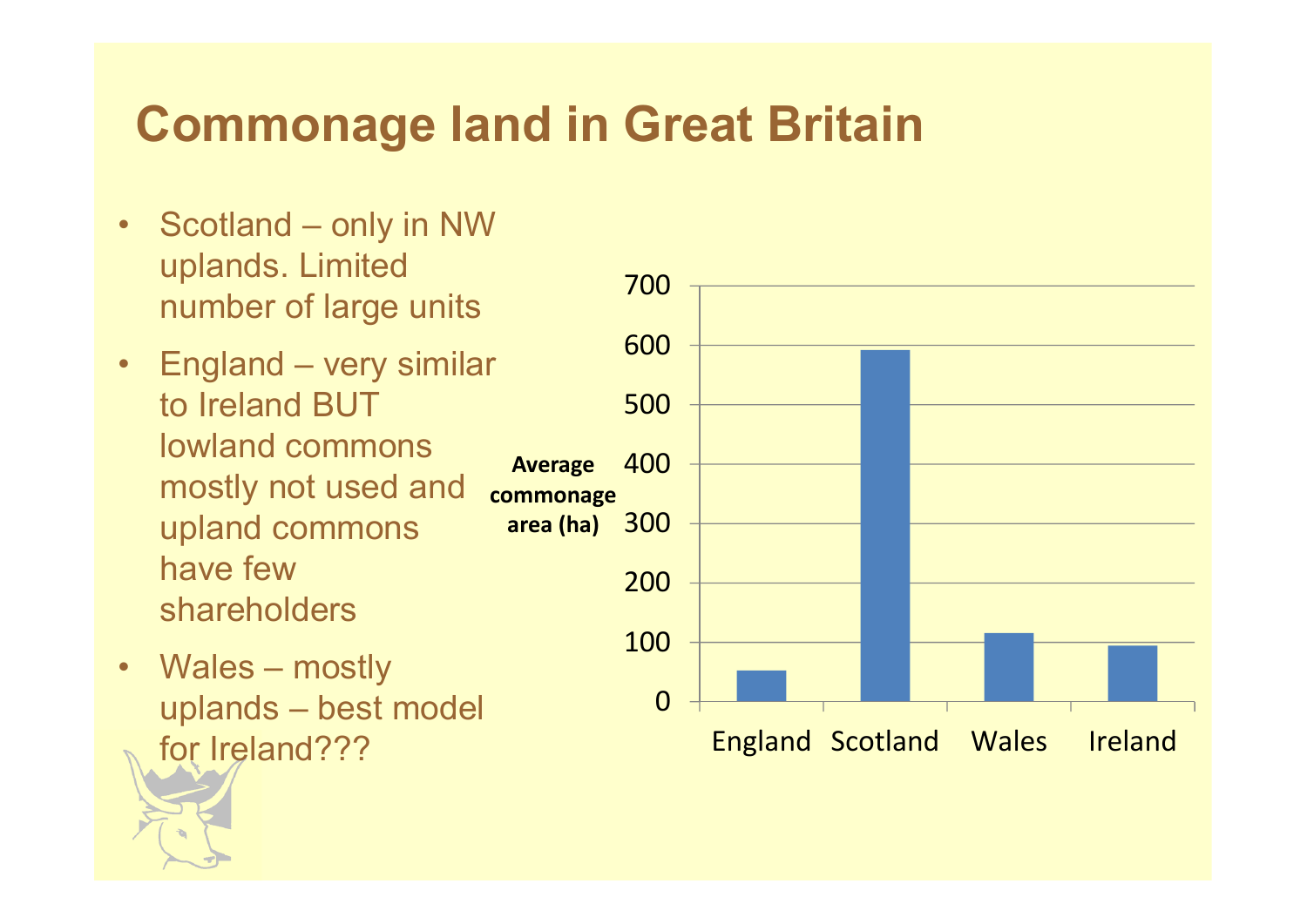## **Governance of commonage**

- Governance first and foremost means GRAZIERS<br>COVERNING TUEMSELVES GOVERNING THEMSELVES
- Ireland used to have governance mechanisms (soums/collops implemented somehow locally) but threw them away along with the landlords
- At the same time, Scotland gave grazings committees LEGAL POWERS, i.e. took power away from landlords that way
- England & Wales local (landlord...) courts mostly abolished after 1925, but graziers later found that they needed to collaborate to govern their common, raise andspend money and, latterly, to apply for schemes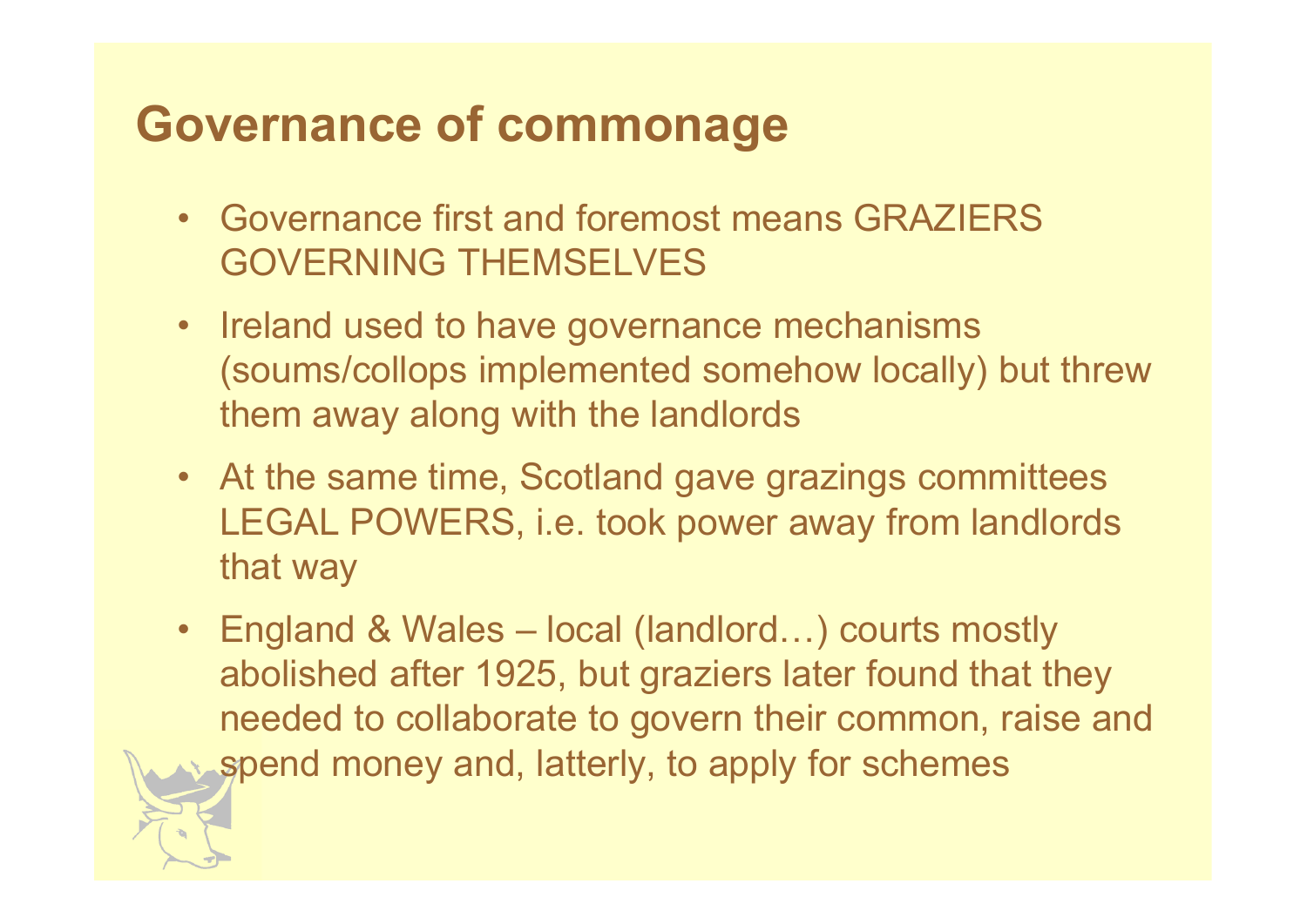# **Scheme implementation in the UK**

- •SPS claimed by the individual on basis of share
- •LFA claimed by the individual on basis of share
- <u>VERY IMPORTANT:</u> In every country in GB, the ONLY<br>clieble exclient for AF is a SERARATE LEGAL REBS eligible applicant for AE is a *SEPARATE LEGAL PERSON,* the grazings committee or graziers' association
- Makes complete sense scheme is to do with securing  $\cdot$ outcomes on the WHOLE of the commonage
- SPS/LFA now anomalous real issues with inactive slains and (separately  $\Omega$ ) with degree the separate claimants and (especially?) with dormant shares
- • Struggling with how to resolve these, not with implementing AE!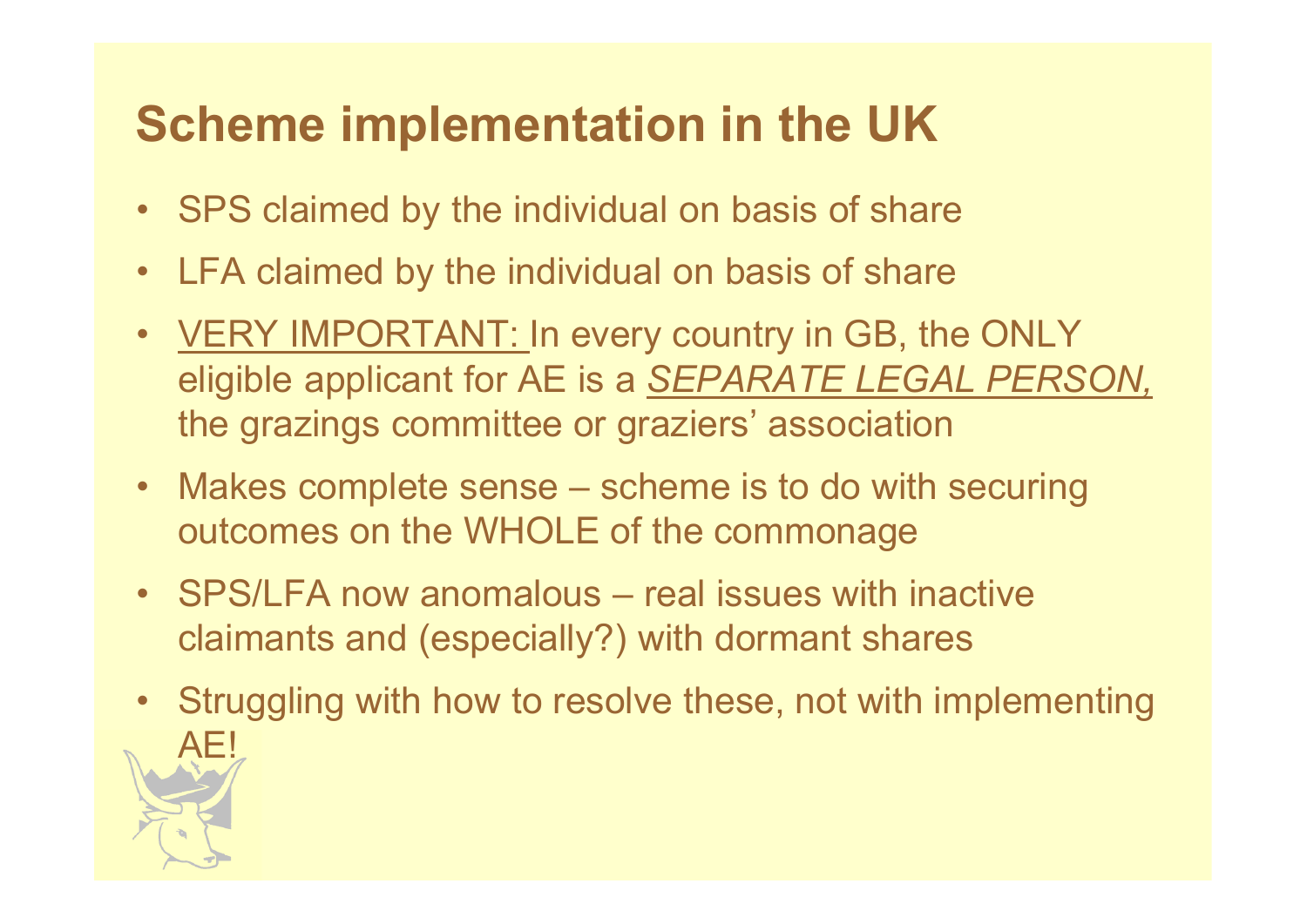# **Getting agreement for agri-environment**

- • In every country in GB, the applicant for AE is the grazings committee/ graziers' association
	- In Scotland grazings committees established under legislation which have the right to govern the common grazing
	- In England and Wales, graziers' associations, with threshold % agreement (key question is 'can the management be delivered?')
	- It is difficult to imagine how agreement can be reached without a commonage association
	- It would be a missed opportunity to demand collaboration on the one hand and not to encourage shareholders to improve overall governance on the other
	- Getting agreement is a HUGE social challenge; the way the proposals make collaboration more or less essential for HNV farmers in marginal areas is a big, big risk for those farmers and for the management of commonages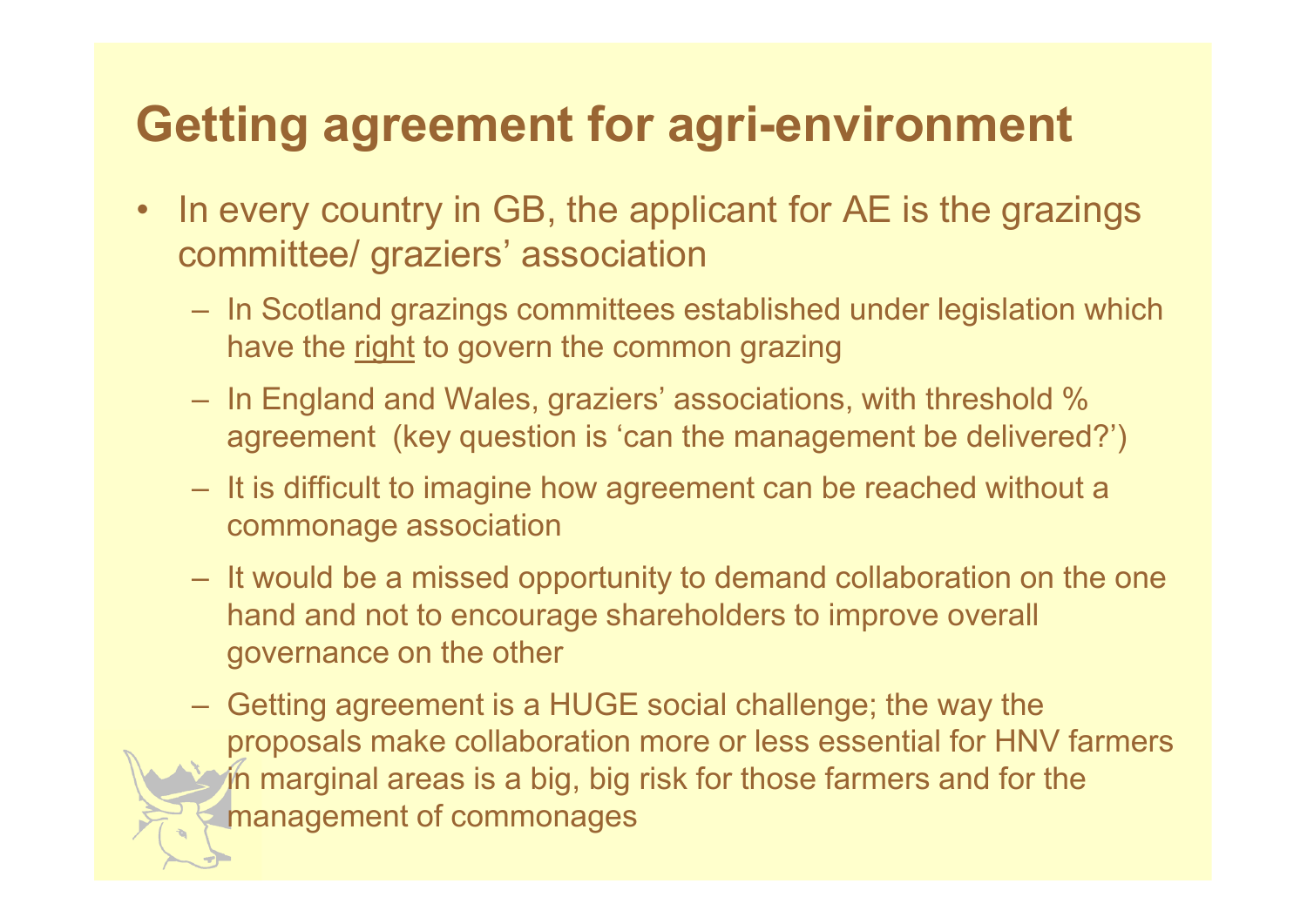### **What are the lessons from Wales?**

- Uptake of AE was really poor
- LFA (Disadvantaged Area) scheme was abolished with expectation that farmers would get more AE, so potential crisis for farmers on commons
- Welsh Government used Technical Assistance support from RDP to appoint 18 Commons Development Officers to work with commoners to apply for AE
- As a result, in the first 3 years of the new Scheme, 65% of all common land in Wales entered
- A REALLY good result!!!<br>Next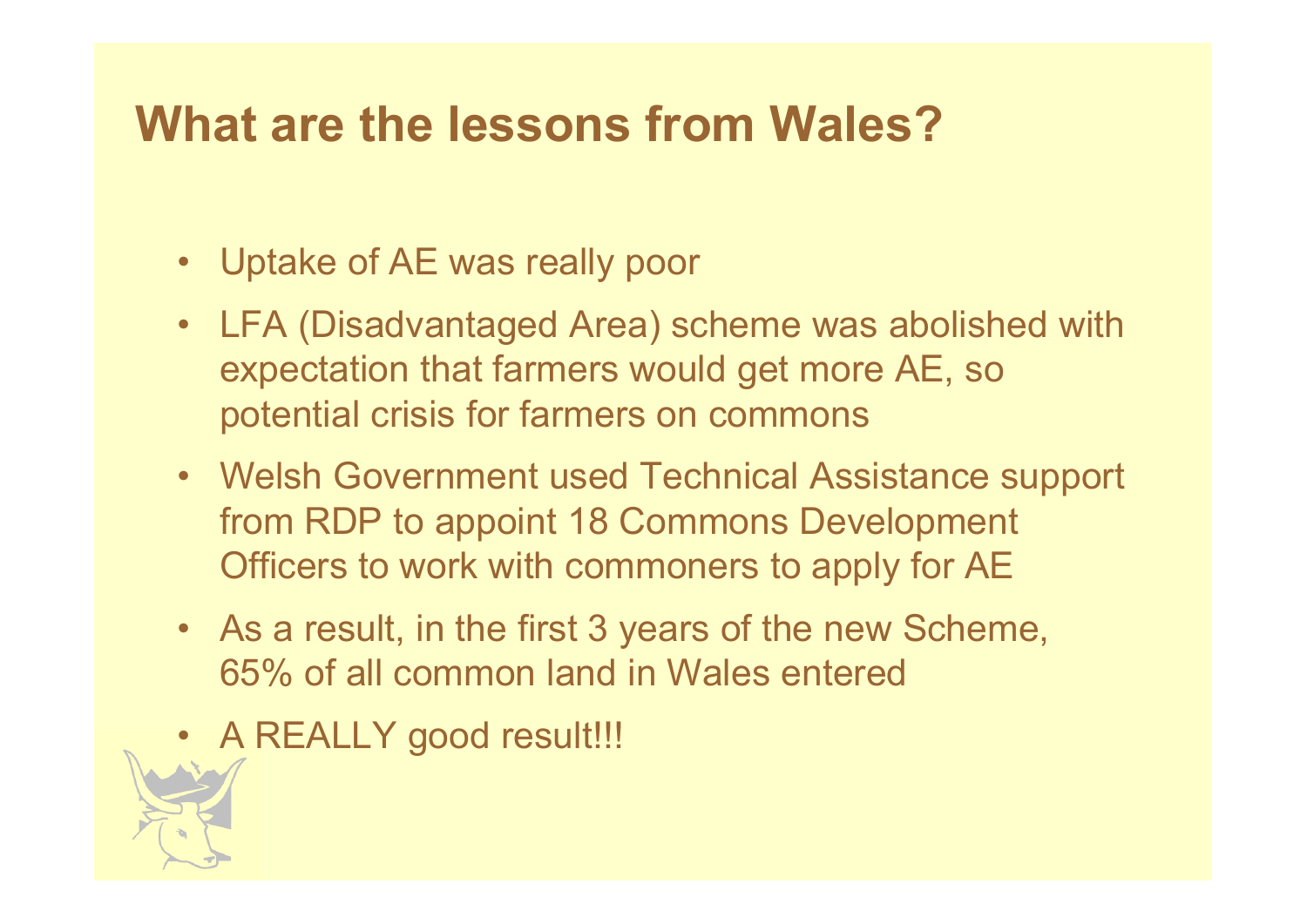## **But!!..**

- This involved getting 181 commons into the scheme and dealing with >300 graziers' associations who expressed an interest
- This was only 12% of all commons, but then smallest commons in Wales are often unmanaged, unlike in  $I$ reland $\ldots$ .
- Budget for Commons Development Officers in Wales was £2million (c.€2.4 million), i.e. €13260 per contract (contract value roughly €25,000 on average, or €5000/yr.)

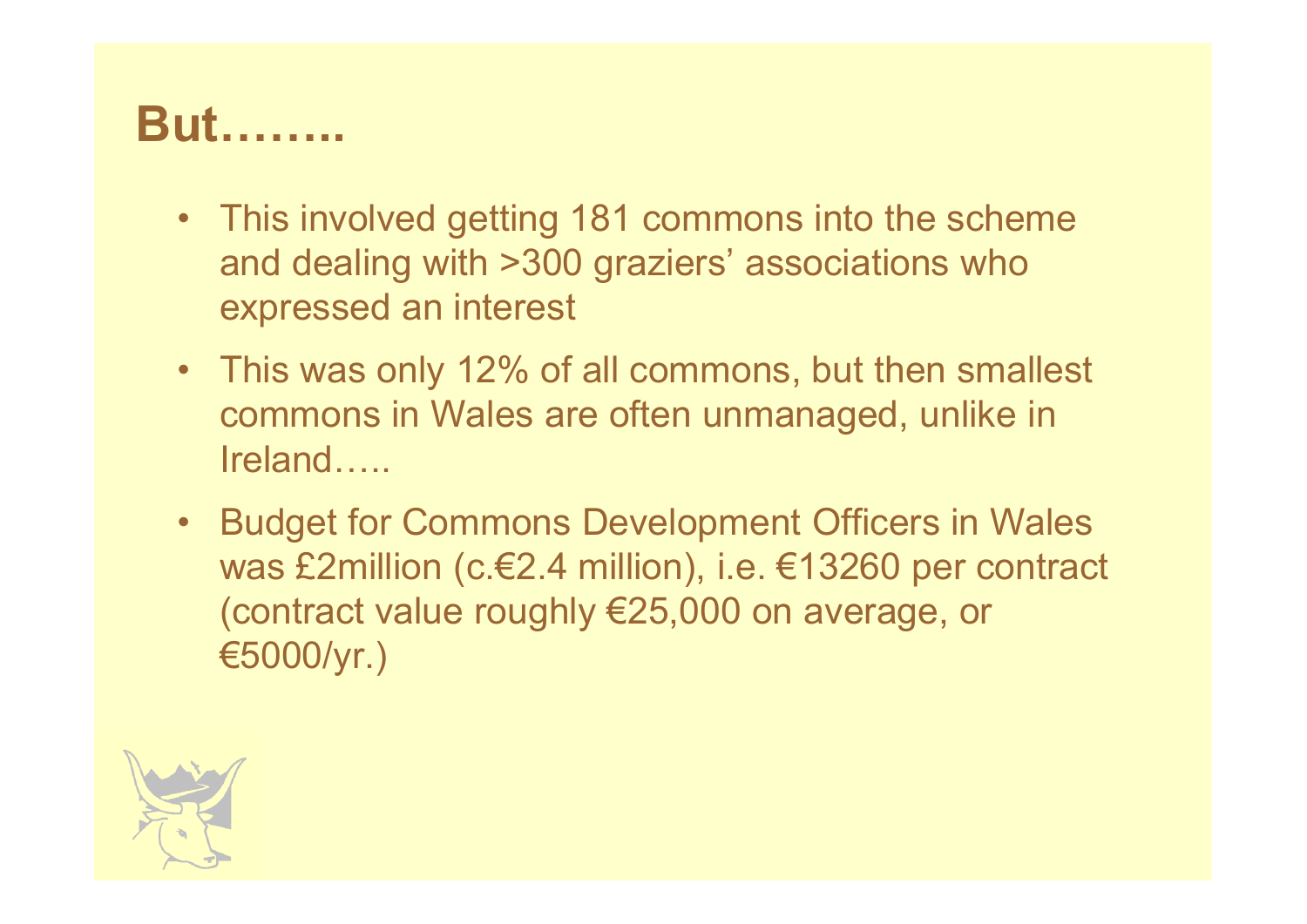## **And!..**

- $\bullet$  Getting 65% of all Irish commonage (276,900 ha) into the scheme would mean at least >700 contracts written
- Even with Wales-style conditions, this would need a budget of well over €9,000,000 (less if part-funded by farmers) and the appointment of >70 commonage development officers
- But Ireland is NOT like Wales there are NO grazier associations, not even ones which are not separate legal persons (as was often the case in Wales). Ireland is starting with a BLANK SHEET!
- In Ireland, 50% of all commonages where >30% destocking required are below 115 ha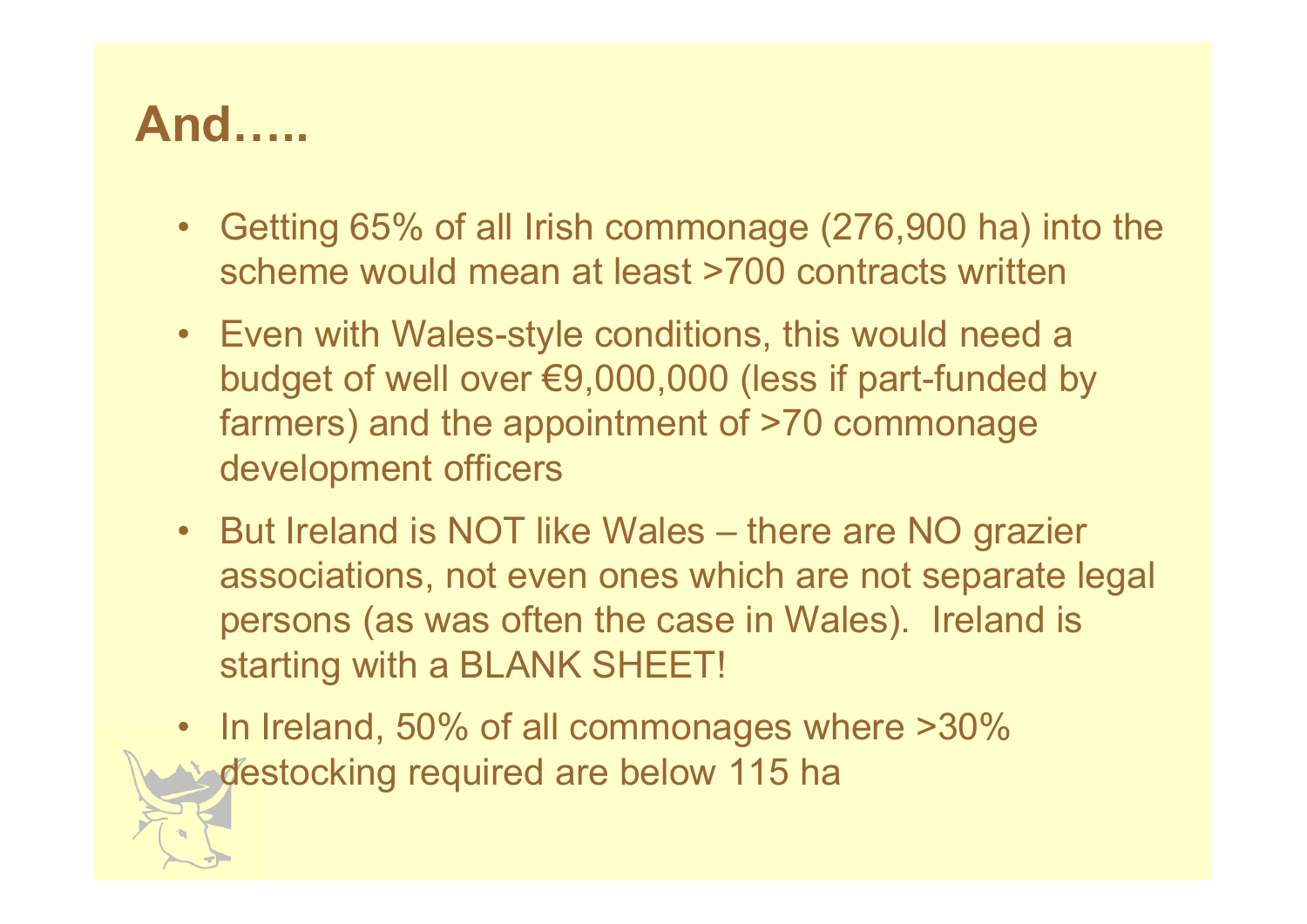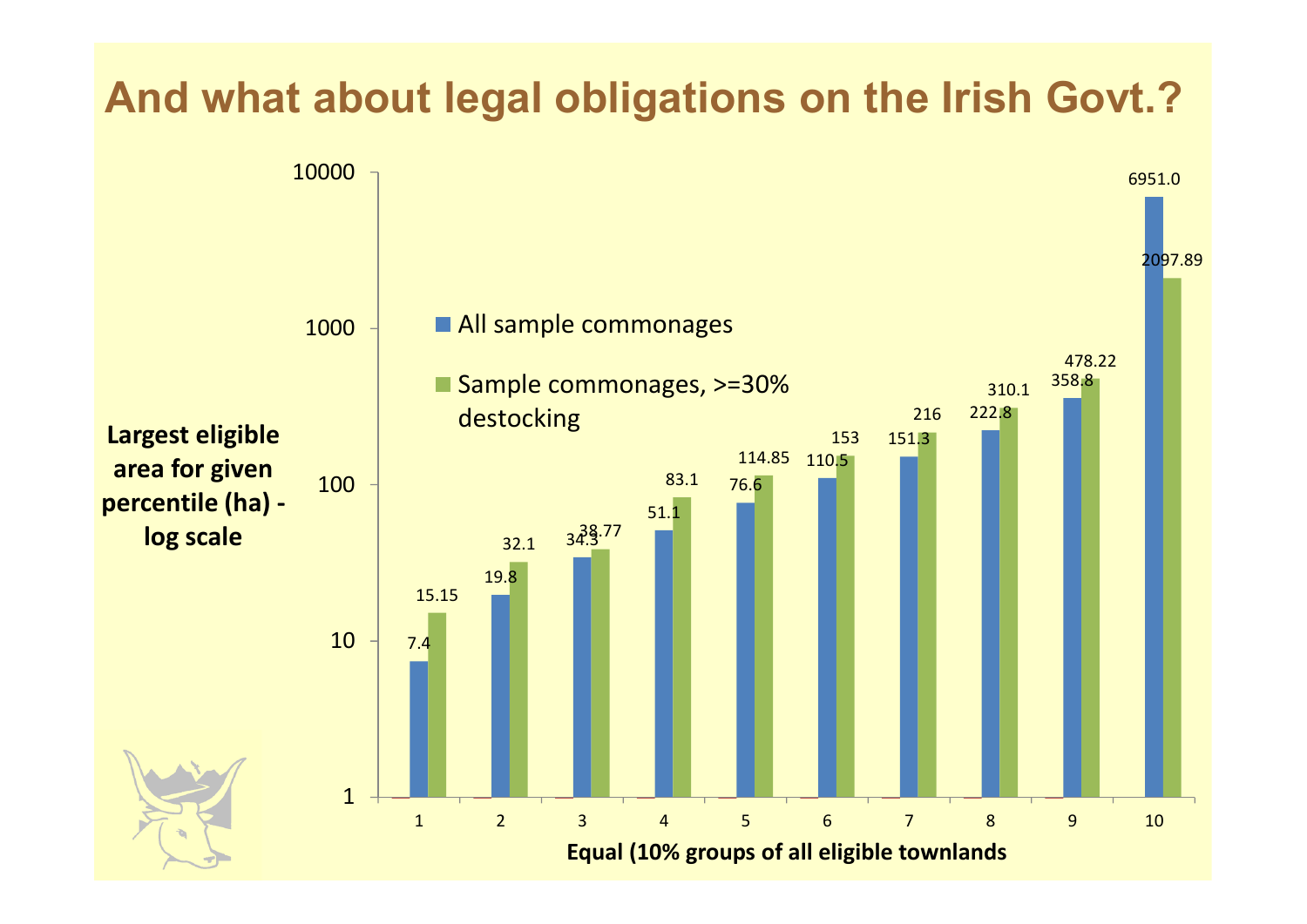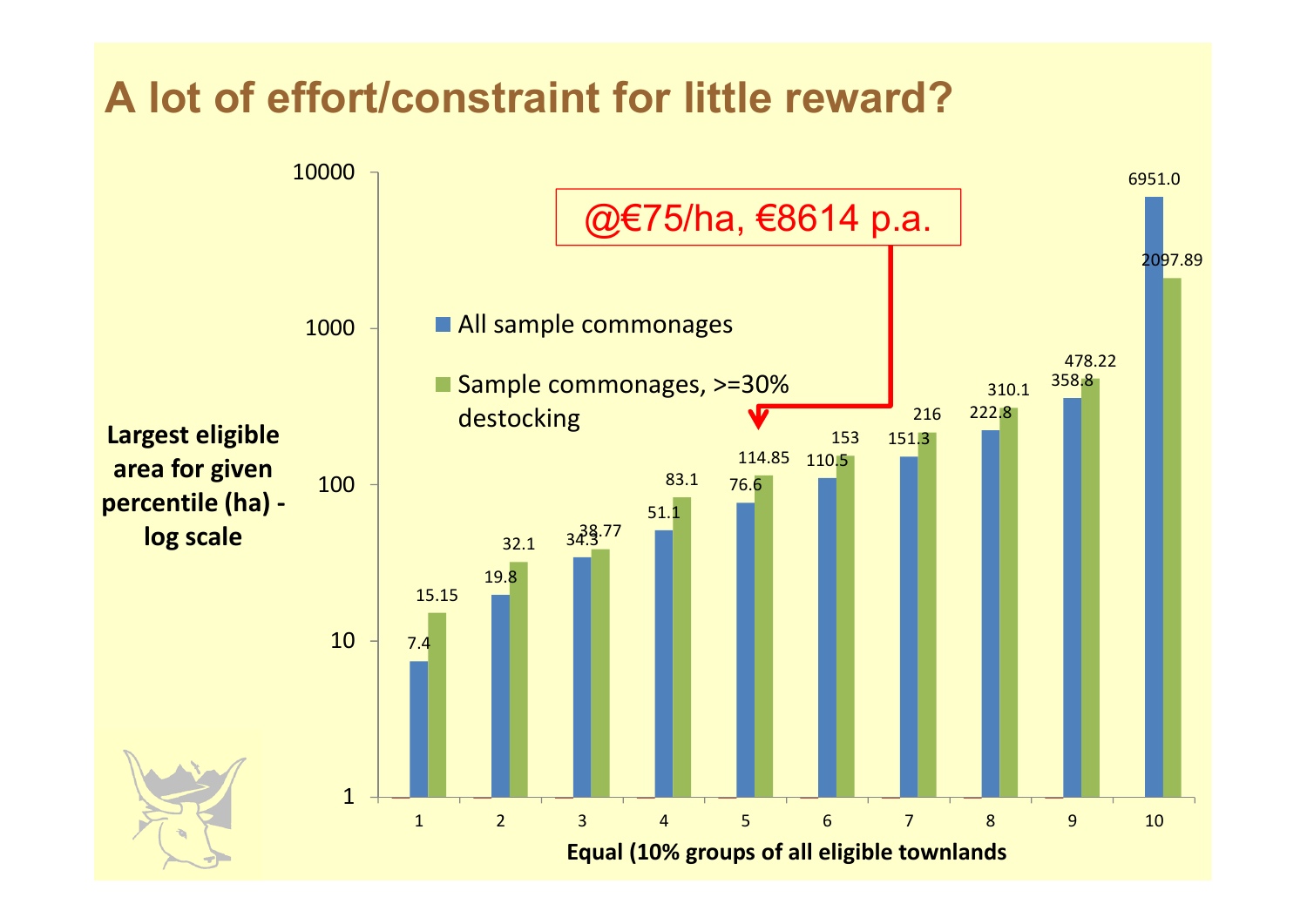#### **Look at Scotland, and weep....!**

- Remember that the Scottish system is BRILLIANT legal backing for the grazing committee as the norm for governance, a legal person able to apply for grants, keeplivestock etc., with power not just to set soumings but to reallocate unused shares annually.....
- BUT..... Complete lack of organisational/facilitation support in practice
- Result: only 1 common grazings in 20 in AE, which is 3-5 times lower than for ordinary farms, despite having a higher proportion of designated areas etc.
- There has to be SOME way of overcoming the opportunity costs of collaboration on commonages, whether financial orpractical, if public policy goals to be met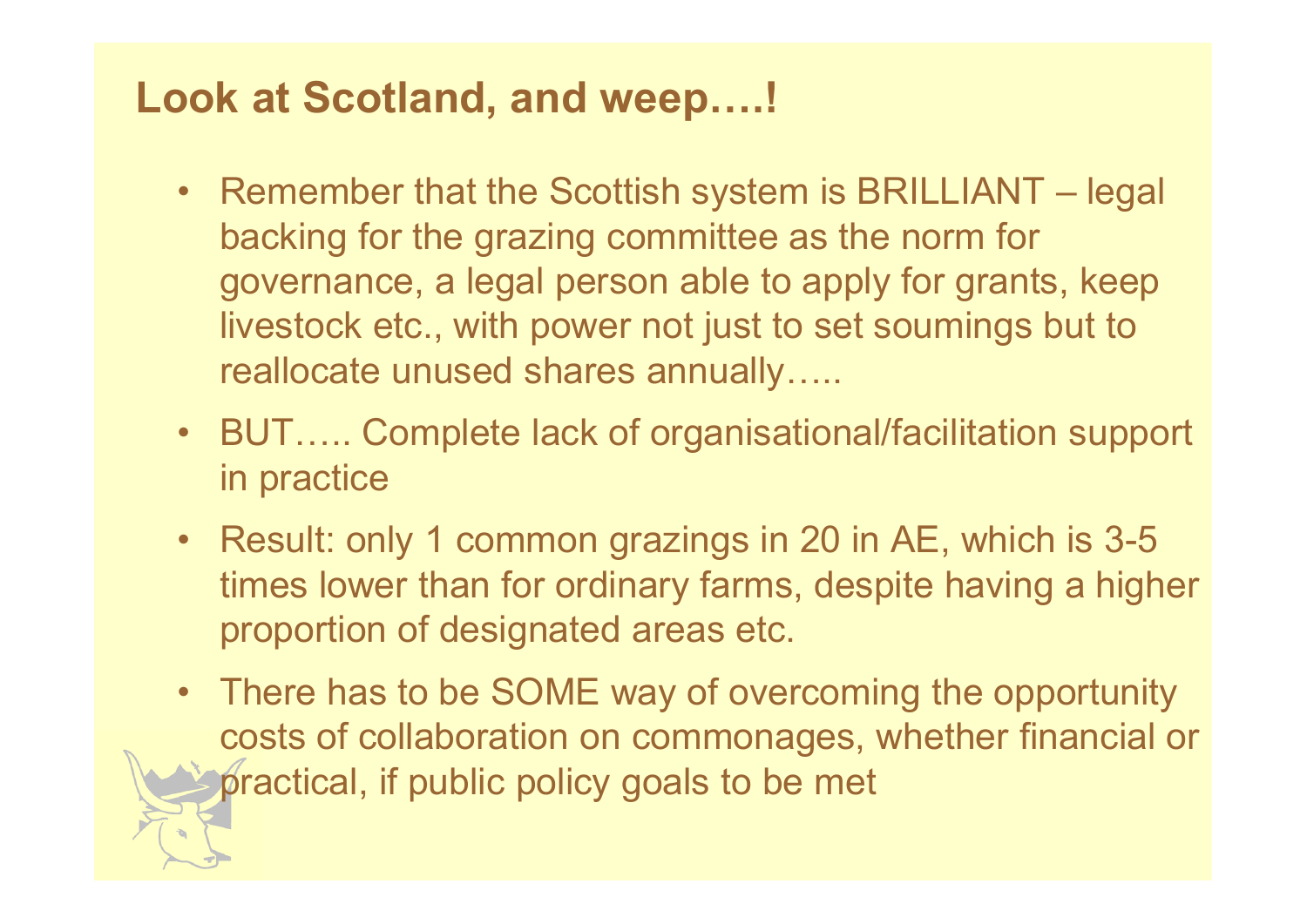#### **NOT an argument against managing commons through agreements of the shareholders**

- Supporting commonage owners/users to re-establish<br>examples a condition of the second there are the second governance would be a GOOD THING (and they could also apply for other CAP measures)
- Separating commonage plans from farm plans would be a very good thing in general
- Would be good to support the establishment of at least some pilot governance institutions
- Whether or not new governance institutions are formed, the transaction costs of getting agreement on commonage is HUGE! (1.5 x time needed for farm even in Scotland, where they committees largely exist and have legal powers!)
- • VERY hard to understand what support will be offered, and failing that, how Ireland can fulfil its Natura obligations (and how farmers can access the funds they need)